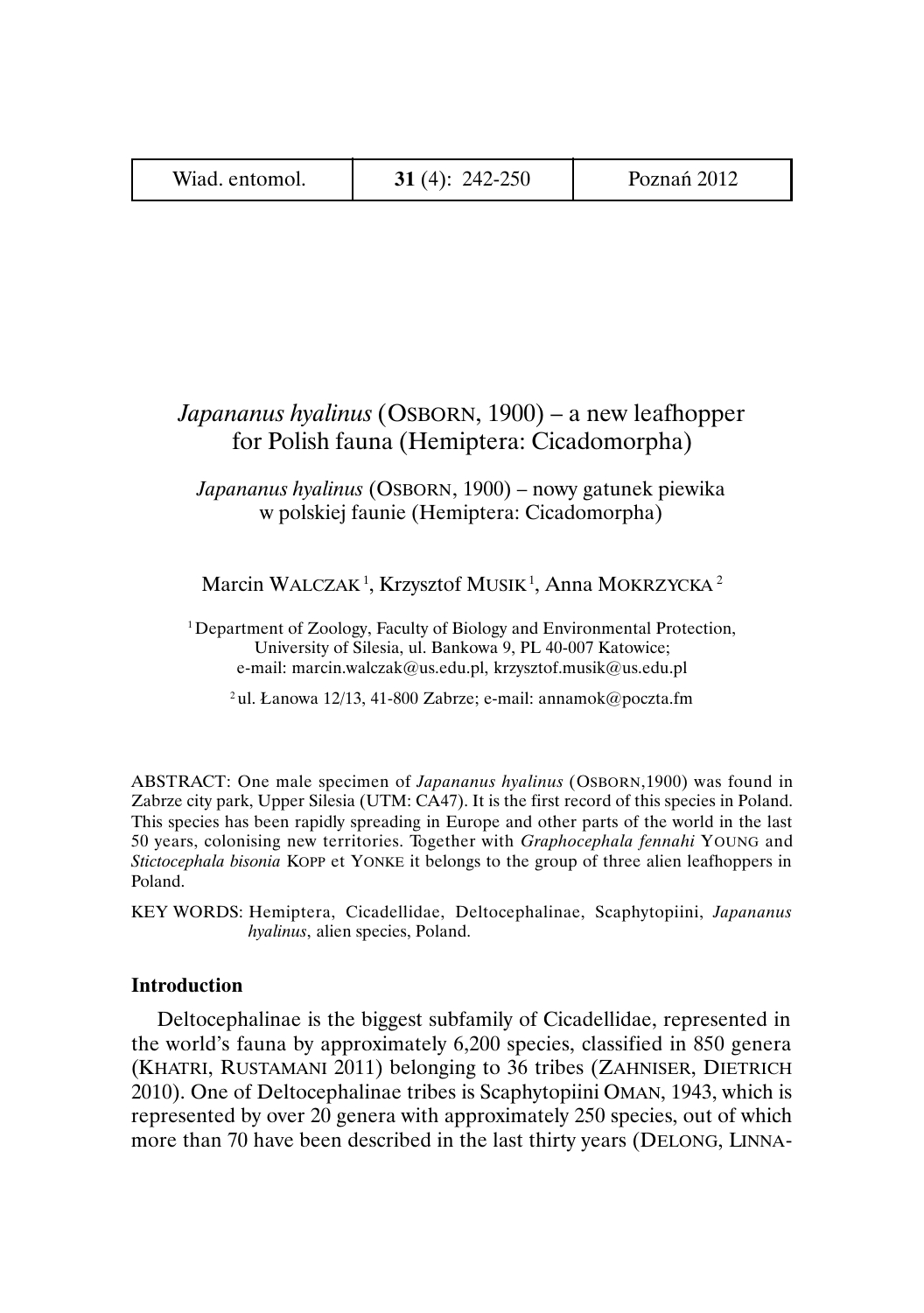VUORI 1978; LINNAVUORI 1978; VIRAKTAMATH, ANATHA MURTHY 1999; ZANOL 2000, 2006; VIRAKTAMATH 2004; DAI et al. 2006; XING et al. 2008, 2009, 2010; DUAN, ZHANG 2010).

The majority of Scaphytopiini are known from Neotropic and Nearctic regions (OMAN 1949; METCALF 1967; MUSGRAVE 1979; ZANOL 2006), only about 50 species classified in several genera occur in the Old World, mainly in Southeastern Asia and Africa (METCALF 1967; NAST 1972; LINNAVUORI 1978; WEBB 1993; VIRAKTAMATH, ANATHA MURTHY 1999; VIRAKTAMATH 2004; DAI et al. 2006; XING et al. 2008, 2009, 2010; DUAN, ZHANG 2010; KHATRI, RUSTAMANI 2011).

Only two species of Scaphytopiini occur in Europe: *Stymphalus rubrolineatus* (STĹL, 1855) and *J. hyalinus* (NAST 1987). The only representative of the mentioned tribe known in Polish fauna is *J. hyalinus*, recently found in Poland in Zabrze city (MOKRZYCKA 2007).

#### **Acknowledgements**

Authors are grateful to Dr. C. GĘBICKI and Dr. J. SZWEDO for providing many faunistic publications, guidance, valuable notes and verification of correct identification of this specimen.

#### **Taxonomy, distribution and biology**

of *Japananus hyalinus* (OSBORN, 1900)

The genus *Japananus,* among other genera, was excluded from *Platymetopius* BURMEISTER, 1838 by BALL (1931). It is represented in the world fauna by 6 described species, out of which 5 occur in Eastern Asia and only *J. hyalinus* spreads into Europe and other parts of the world.

Four species of the genus *Japananus* have been recently described from Southeastern Asia: *Japananus nepalicus* VIRAKTAMATH et ANATHA MUR-THY, 1999 from Nepal (VIRAKTAMATH, ANATHA MURTHY 1999) and *Japananus bicurvatus* XING, DAI et LI, 2008, *Japananus meilingensis* XING, DAI et LI, 2010 and *Japananus lamellosus* XING, DAI et LI, 2010 from China (XING et al. 2008, 2010). *Japananus aceri* (MATSUMURA, 1914) is known from Japan (Hokkaido, Honshu & Kyushu), coastal regions of eastern Russia, Korea and China (NAST 1972; XING et al. 2008) and *J. hyalinus* is known from Japan, China, India, Korea, Australia, New Zealand, Columbia and USA (XING, DAI, LI 2008). Data indicates that in the last 50 years *J. hyalinus* has been rapidly spreading and inhabiting new territories in Europe (ARZO-NE et al. 1987; SELJAK 2002; NICKEL 2003).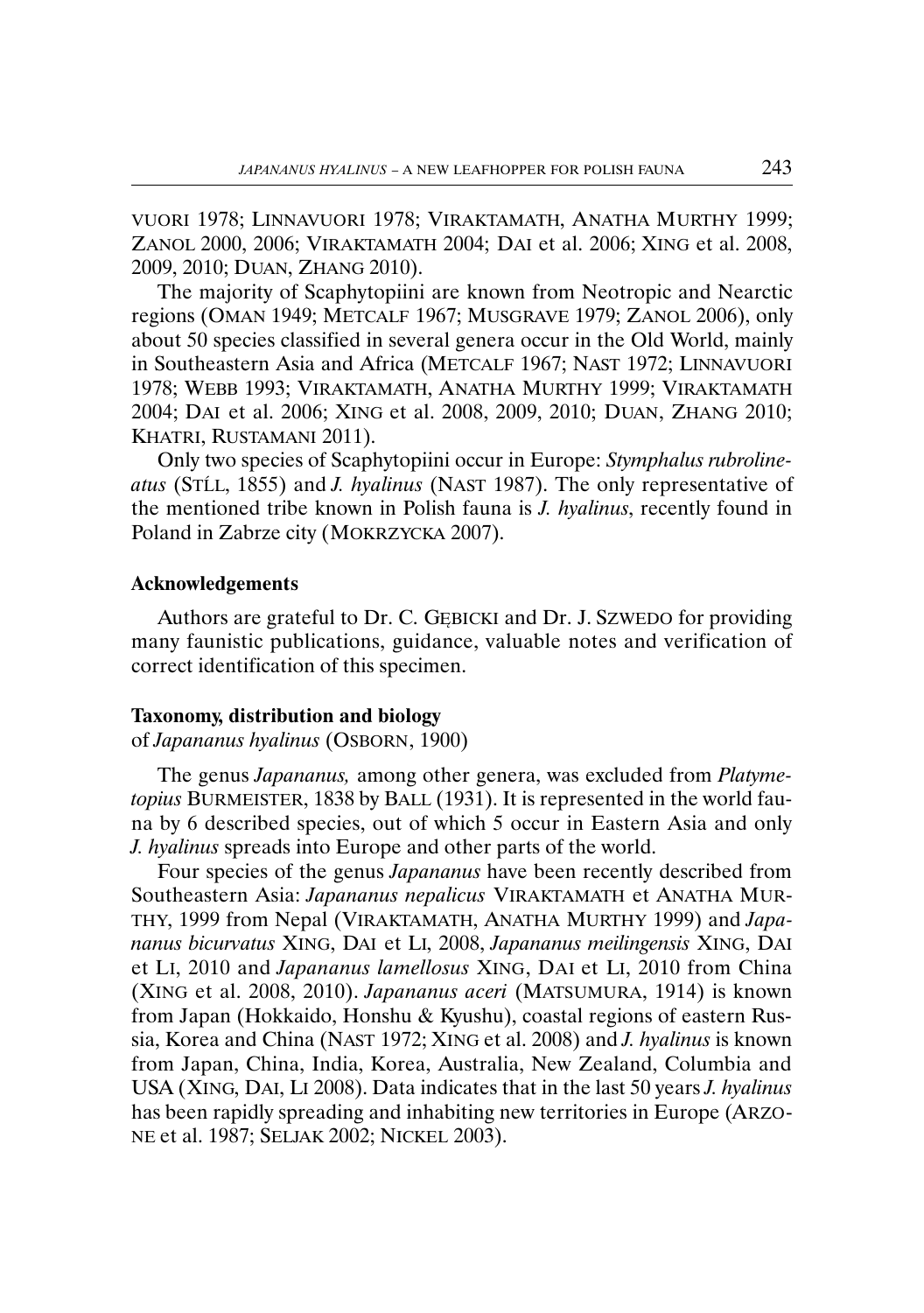For the first time in Europe, this species was recorded in Austria and Romania (WAGNER, FRANZ 1961; NAST 1972), followed by former Czechoslovakia and Yugoslavia (NAST 1987), Germany (HELLER 1987), Bulgaria, Hungary (LAUTERER 1989), France, Spain, Northern Italy (REMANE, FRÖHLICH 1994; DELLA GIUSTINA, REMANE 2001; GĘBICKI, BEDNARCZYK 2003), Slovenia (SELJAK 2002), Serbia, Southern Russia (NICKEL 2003) and recently Luxemburg (NIEDRINGHAUS et al. 2010).

*J. hyalinus* was introduced to other continents from Eastern Asia, most likely from Japan, from where its host plants originate – *Acer japonicum* THUNB. and *A. palmatum* THUNB., also introduced to Nearctic region (ARZONE et al. 1987) and Europe (NICKEL 2003) as decorative trees.

It seems that afterwards it came to Europe from the Nearctic. On the above mentioned host species of maples, first specimens of *J. hyalinus* were found in the vicinity of Washington DC, the USA, from where it was described as *Platymetopius hyalinus* OSBORN, 1900 (OSBORN 1900; ARZONE et al. 1987). NICKEL (2003) provides information that after the description of the species many authors predicted that *J. hyalinus* may be found also in Europe.

In 1980s *Japananus meridionalis* BONFILS, 1981 was described from France based on males, distinguished by their head shape. Later *J. meridionalis* was recognized by LAUTERER (1984) as a junior synonym of *J. hyalinus*, because the comparison of specimens from former Czechoslovakia and the USA revealed an identical structure of reproductive organs (LAUTERER 1984).

*J. hyalinus* could be recognised from the other representatives of the genus by strongly developed apex of aedeagal shafts, straight in ventral view, with delicate, sinuate subapical process (Fig. 1, 2) (XING et al. 2010), and the key for all the representatives of the genus is also provided in XING et al. (2010).

*J. hyalinus* is a 2nd degree monophagous species, trophically associated with *Acer* L. In Europe it feeds mainly on *Acer campestre* L., which seems to be the primary host plant for the European population of *J. hyalinus* (NIC-KEL 2003). Moreover, investigations of other authors indicate that many specimens of *J. hyalinus* from Europe were collected on other native species of maples, such as *A. pseudoplatanus* L.*, A. monspessulanum* L. and *A. platanoides* L. (SELJAK 2002; NICKEL 2003). In Germany this species was collected more frequently in places with high degree of antropopression such as highly urbanized areas (NICKEL 2003).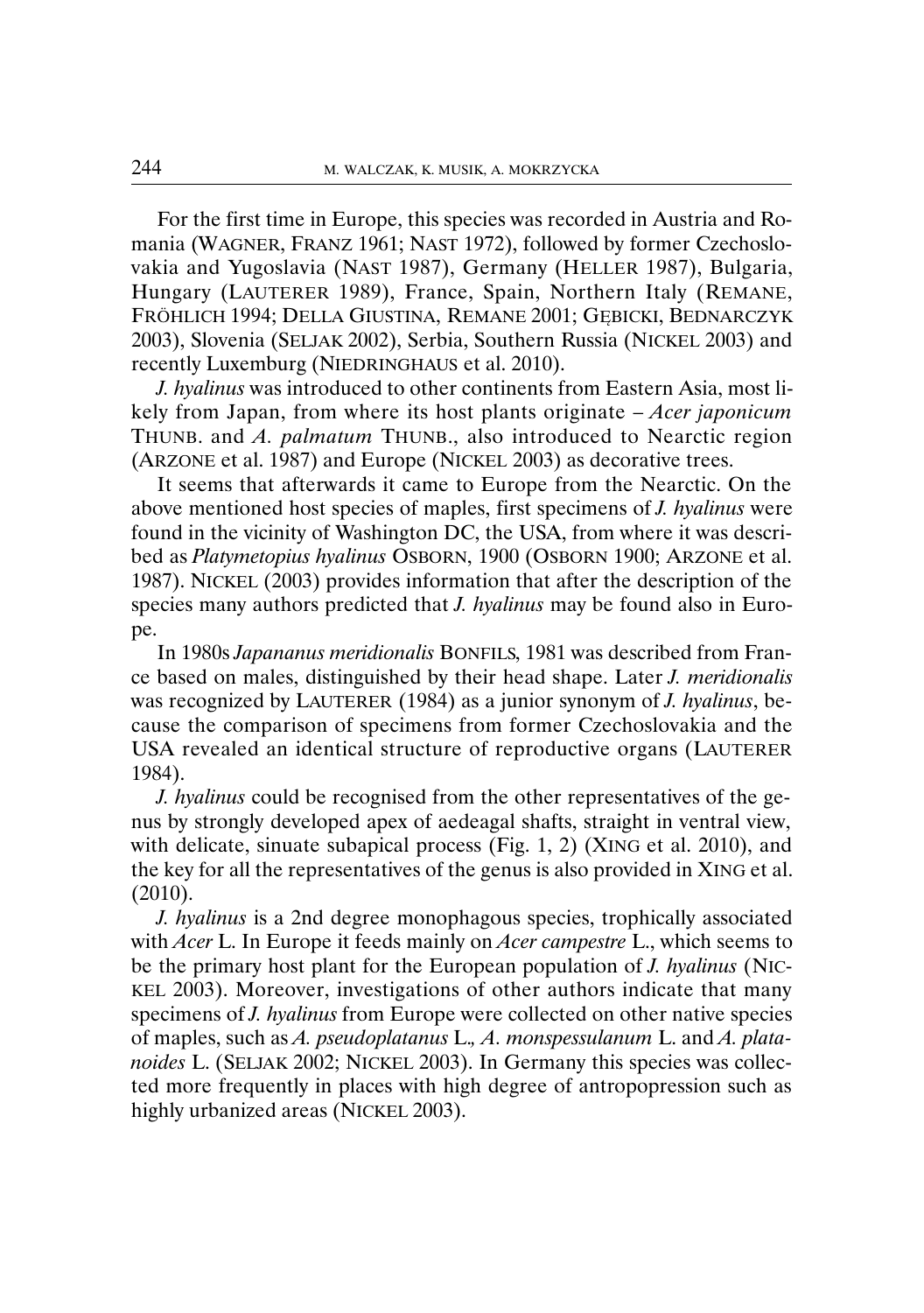*J. hyalinus* hibernates in an egg stage, in Central and Western Europe is an univoltine species, however, in Italy it gives two generations per year. This species has Eurosiberian range (ARZONE et al. 1987; NICKEL, REMANE 2002).

## **Locality in Poland**

– Upper Silesia: Zabrze – Tadeusz Kościuszko Urban Park (UTM: CA47),  $12$  VI 2006 –  $1\sigma$ , urban grassland, A. MOKRZYCKA leg. et det., C. GEBICKI ver.

Specimen in the collection of the Department of Zoology, the University of Silesia in Katowice.



- Fig. 1. Ventral view of *Japananus hyalinus* aedagus from collection of Department of Zoology, University of Silesia
- Fot. 1. *Japananus hyalinus* edeagus, widok od strony brzusznej (kolekcja Katedry Zoologii Uniwersytetu Śląskiego)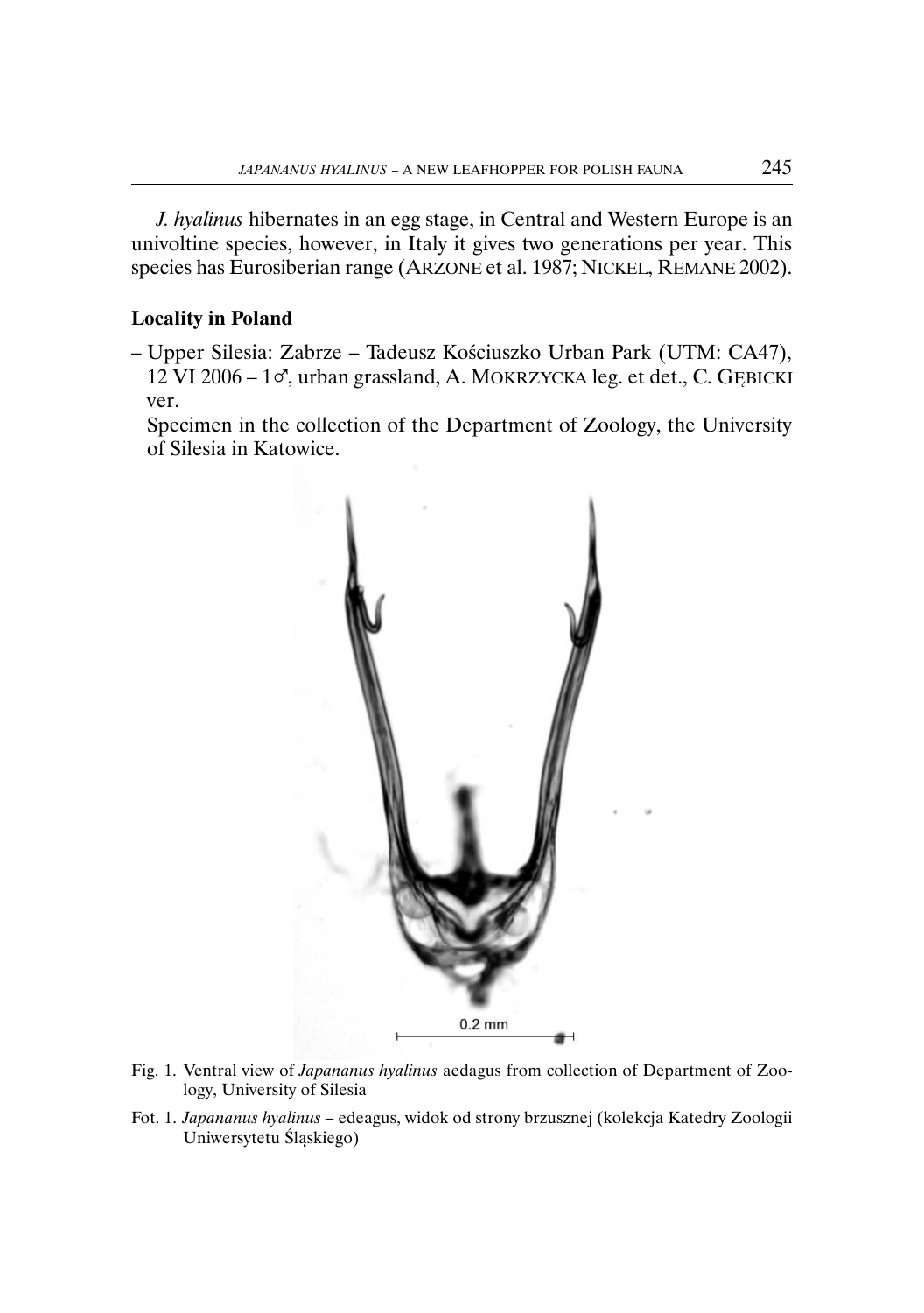

- Fig. 2. Lateral view of *Japananus hyalinus* aedagus from the collection of the Department of Zoology, the University of Silesia.
- Fot. 2. *Japananus hyalinus*  edeagus, widok z boku (kolekcja Katedry Zoologii Uniwersytetu Śląskiego)

### **Discussion**

In Europe twelve alien species of planthoppers occur, out of which the following: *Macropsis elaeagni*, *Orientus ishidae*, *Igutettix oculatus* and *J. hyalinus* originate from Eastern Asia, the others, namely *Acanalonia conica* (SAY, 1830), *Prokelisia marginata* (VAN DUZEE, 1897), *Metcalfa pruinosa* (SAY, 1830), *Stictocephala bisonia* KOPP et YONKE, 1977, *Graphocephala fennahi* YOUNG, 1977, *Erythroneura vulnerata* (FITCH, 1851), *Kyboasca maligna* (WALSH, 1862) and *Scaphoideus titanus* (BALL, 1932) from Nearctic re-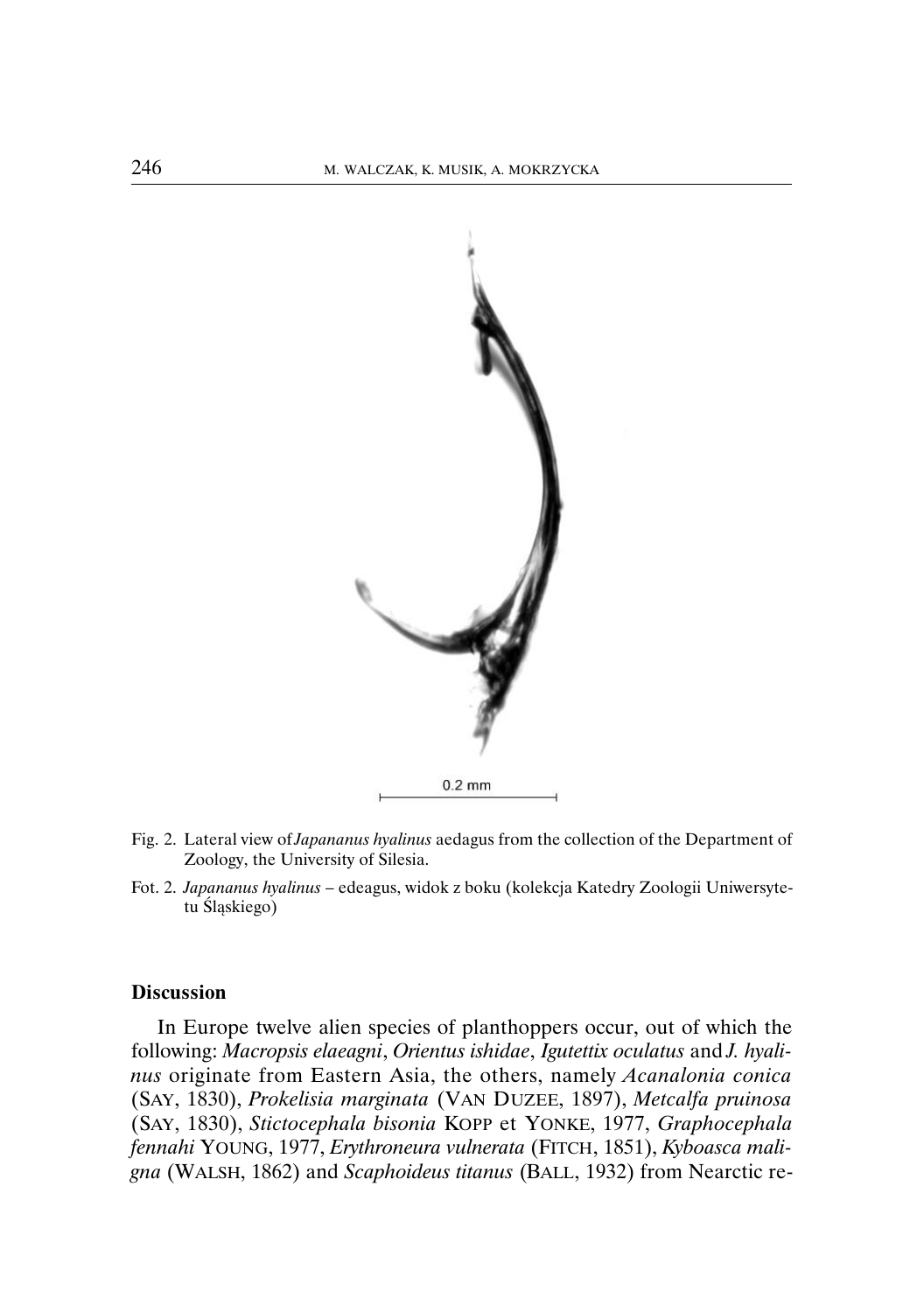gion (MIFSUD et al. 2010). In Poland *J. hyalinus* together with *Stictocephala bisonia* and *Graphocephala fennahi* belong to the group of three alien species (SOIKA, ŁABANOWSKI 2004; ŚWIERCZEWSKI, STROIŃSKI 2011).

Certain concerns are related with alien species in terms of economy, because they can indicate economically relevant losses on the plantations of trees, fruit, decorative shrubs and rural cultivations. Ecological meaning of *J. hyalinus* in Europe seems low. It is yet unknown if it diffuses plant diseases, therefore it is impossible to predict its threat in terms of economy (MI-FSUD et al. 2010). *J. hyalinus* has small ecological meaning, but it was placed in a group of species which may pose threat to plant nurseries. It differs *J. hyalinus* from many other alien species, especially: *Stictocephala bisonia*, *Scaphoideus titanus* and *Metcalfa pruinosa*, which are a threat to cultivated plants and in the case of numerous populations can cause serious economic losses (ARZONE et al. 1987). SELJAK (2002) indicates a threat to plant cultivations in Slovenia from alien leafhoppers species and also excludes *J. hyalinus* from that list, which confirms study results obtained by other authors.

In Poland *J. hyalinus* does not pose a serious ecological threat, however, it is necessary to carry out further research, which will help acquire important information on this and all other alien species in our fauna. It will provide many answers to questions like *J. hyalinus* range in Poland, the estimation of its population and probable threat to economy.

#### **STRESZCZENIE**

*Japananus hyalinus* jest jednym z sześciu dotychczas znanych gatunków rodzaju *Japananus* na świecie i jednocześnie jedynym przedstawicielem Scaphytopiini w Polsce, a wraz z *Stymphalus rubrolineatus* drugim reprezentantem tego plemienia w Europie. *J. hyalinus* został introdukowany na inne kontynenty z Azji Wschodniej, najprawdopodobniej z Japonii i obecnie znany jest także z Ameryki Północnej i Południowej oraz Australii. Liczne publikacje wskazują na to, że w ostatnim pięćdziesięcioleciu gatunek ten szybko rozprzestrzenia się w Europie i zajmuje nowe terytoria. *J. hyalinus* jest monofagiem żyjącym na klonach, na obszarze swojego pierwotnego zasięgu związany jest z *Acer japonicum* i *A. palmatum*, natomiast w Europie przystosował się do gatunków: *Acer campestre*, *A. pseudoplatanus, A. monspessulanum* i *A. platanoides*.

Autorzy przedstawili analizę danych literaturowych i na tej podstawie omówili sytuację tego gatunku w Europie, uzupełniając je o stanowisko z Polski, potwierdzone okazem ze zbiorów Katedry Zoologii Uniwersytetu Śląskiego. *J. hyalinus* został odłowiony na Górnym Śląsku: Zabrze - Park im. Tadeusza Kościuszki (UTM: CA47), 12 VI 2006 - 10, A. MOKRZYCKA leg. et det., C. GĘBICKI ver. Jest to jedyne dotychczas znane stanowisko występowania *J. hyalinus* w Polsce.

*J. hyalinus* jest jednym z kilkunastu gatunków obcego pochodzenia w Europie, a wraz z *Stictocephala bisonia* i *Graphocephala fennahi*, należy do grupy trzech nie-europejskich gatunków piewików w Polsce. Dane oparte na licznych publikacjach wskazują, że znaczenie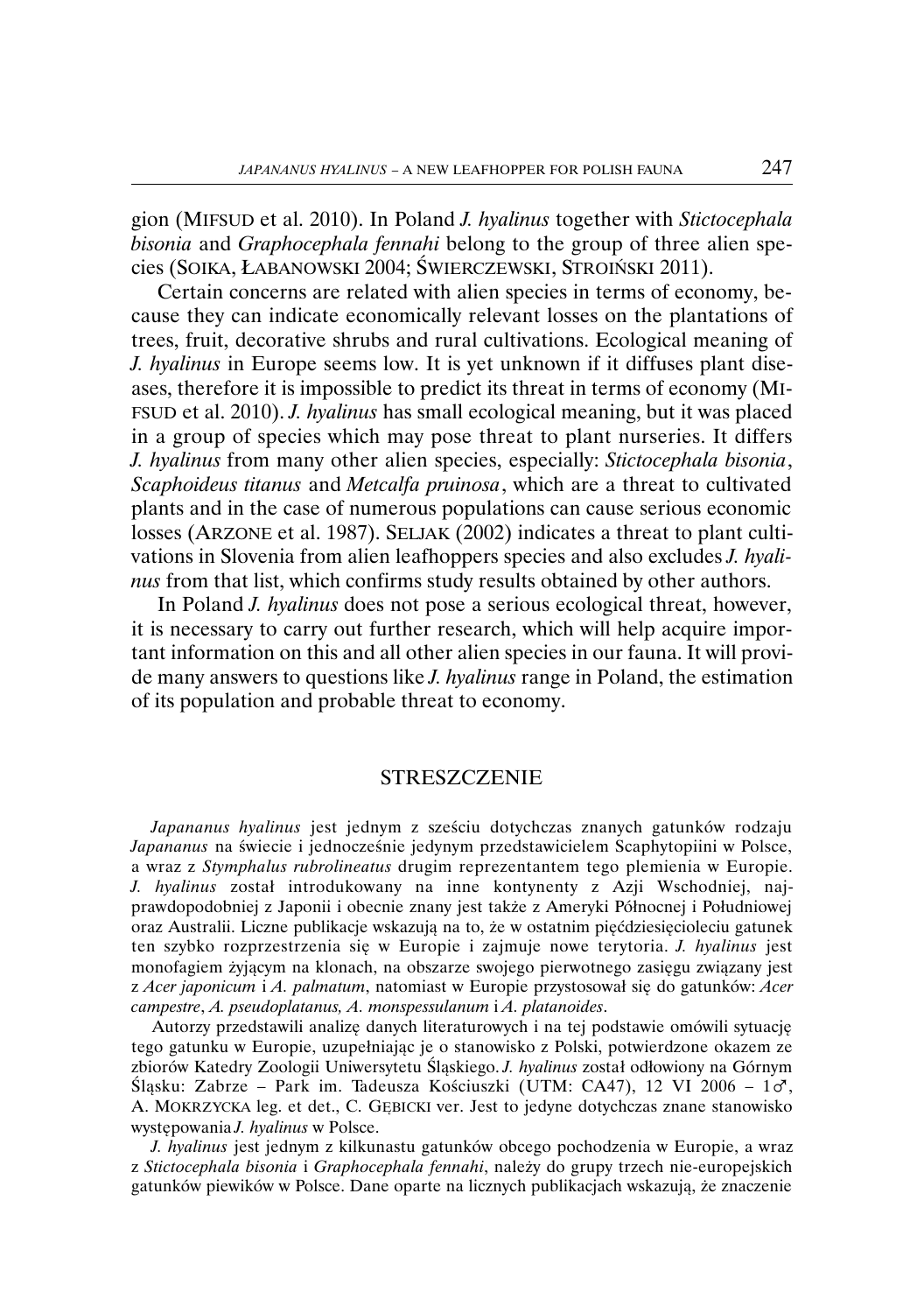gospodarcze *J. hyalinus* w Europie jest niewielkie, dotychczas nie wiadomo także czy rozprzestrzenia on choroby roślin, dlatego uznaje się go za gatunek o małym znaczeniu gospodarczym. Jednakże z gatunkami obcego pochodzenia zawsze związane są pewne obawy z uwagi na gospodarkę, gdyż wiele z nich powoduje straty o znaczeniu ekonomicznym na plantacjach drzew i krzewów owocowych, roślin ozdobnych oraz uprawnych, dlatego omawiany tu gatunek wymaga stałej i planowej inwentaryzacji jego stanowisk i dalszych badań.

## **REFERENCES**

- ARZONE A., VIDANO C., ALMA A. 1987: Auchenorrhyncha introducted into Europe from the Nearctic region: taxonomic and phytopathological problems. [In:] WILSON M. R. & NAULT L. R. (eds): Proceedings of  $2<sup>nd</sup>$  International Workshop on Leafhoppers and Planthoppers of Economic Importance, Provo, Utah, USA, 28<sup>th</sup> July-1<sup>st</sup> Aug. 1986. CIE, London: 3-17.
- BALL E. D. 1931: Some new North American genera and species in the group formerly called Platymetopius (Rhynhota Homoptera). The Canadian Entomologist, **63**: 216-222.
- DAI W., ZHANG Y. L., VIRAKTAMATH C. A., WEBB M. D. 2006: Two new Asian Scaphytopiini (Hemiptera: Cicadellidae: Deltocephalinae) with description of a new genus. Zootaxa, 1309: 37-44.
- DELONG D. M., LINNAVUORI R. 1978: Studies on Neotropical leafhoppers (Homoptera, Cicadellidae). Insects Systematic and Evolution, **9** (2): 111-123.
- DELLA GIUSTINA W., REMANE R. 2001: Compléments ŕ la faune de France des Auchenorrhyncha: espèces et données additionnelles; modifications à l'ouvrage de NAST (1987) (Homoptera). Bulletin de la Société entomologique de France, **106** (3): 283-302.
- DUAN Y. N., ZHANG Y. L. 2010: Review of Chinese species of genus *Xenovarta* VIRKTA-MATH (Hemiptera: Cicadellidae: Deltocephalinae: Scaphytopiini) with description of a new species. Zootaxa, 2490: 40-46.
- GĘBICKI C., BEDNARCZYK J. 2003: New and little know species of planthoppers (Hemiptera, Cicadellidae) from Italy. Acta entomologia silesiana, Bytom, **9-10**: 27-30.
- HELLER F. 1987: Zwei für Deutschland neue Zikaden *Japananus hyalinus* und *Calamotettix taeniatus* (Homoptera: Cicadellidae). Stuttgarter Beiträge zur Naturkunde, Nr. 401: 1-7.
- KHATRI I., RUSTAMANI M. A. 2011: Key to the Tribes and Genera of Deltocephalinae Leafhoppers (Auchenorrhyncha, Hemiptera, Cicadellidae) of Pakistan. Zookeys, **104**: 67-76.
- LAUTERER P. 1984: New and interesting records of leafhoppers from Czechoslovakia (Homoptera, Auchenorrhyncha) II. Acta Musei Moraviae, **69**: 143-162.
- LAUTERER P. 1989: New synonymy of *Japananus hyalinus* (OSBORN,1900), and new findings of the species in Hungary and Bulgaria (Homoptera: Cicadellidae). Folia entomologica Hungarica, **50**: 37-40.
- LINNAVUORI R. 1978: Revision of the Etiopian Cicadellidae (Homoptera) Paraboloponinae and Deltocephalinae: Scaphytopiini and Goniagnathini. Revue de Zoologie et de Botanique Africaines, **92** (2): 457-500.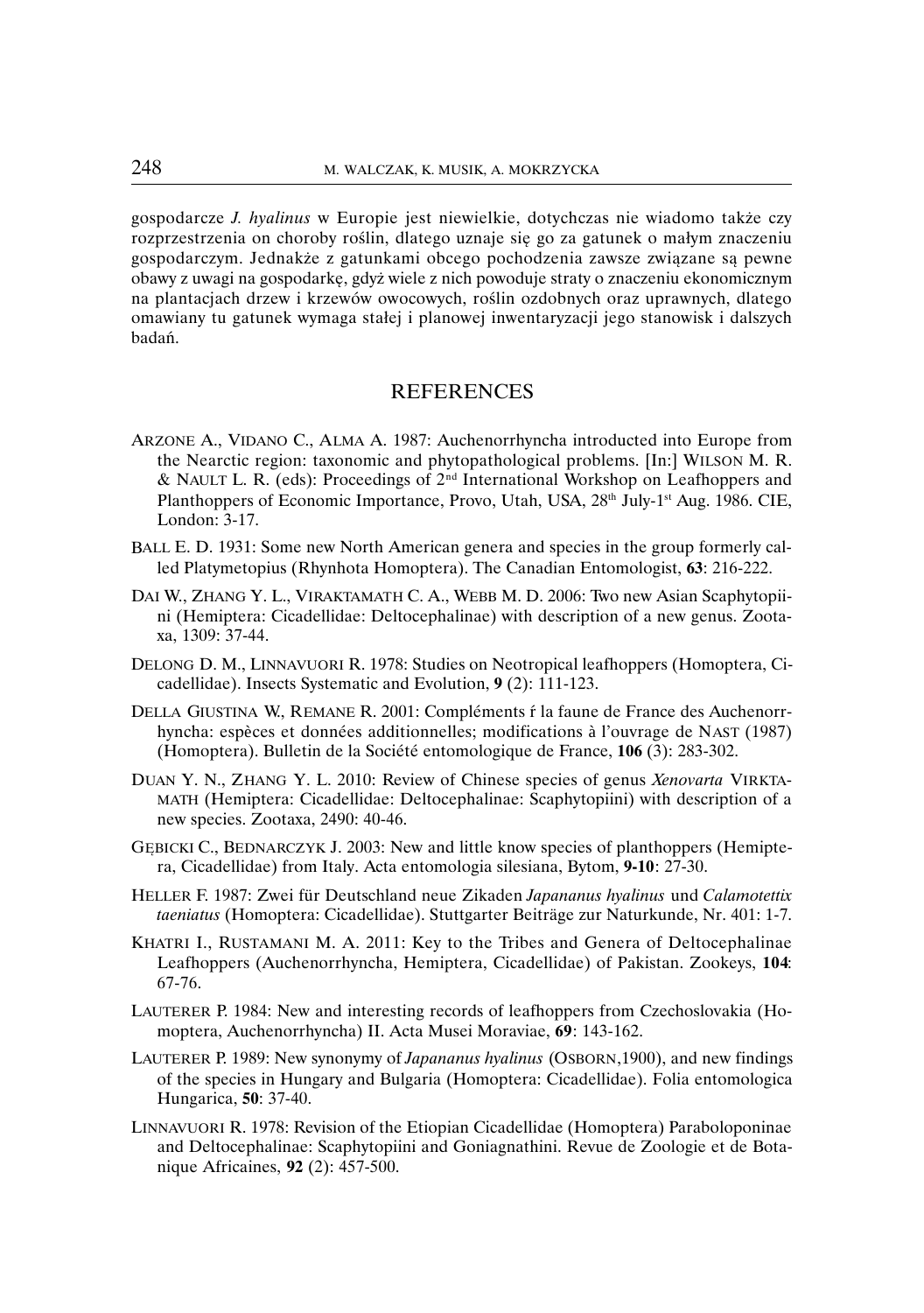- METCALF Z. P. 1967: General Catalogue of the Homoptera. Fascile VI. Cicadelloidea. Part 10 Euscelidae. United States Departament of Agriculture, Agricultural Research Service, Washington D. C. III  $+ 2695$  pp.
- MIFSUD D. COCQUEMPOT C., MÜHLETHALER R., WILSON M., STREITO J. -C. 2010: Other Hemiptera Sternorrhyncha (Aleyrodidae, Phylloxeroidea, and Psylloidea) and Hemiptera Auchenorrhyncha. Chapter 9.4. [In:] ROQUES A et al. (eds): Alien terrestrial arthropods of Europe. BioRisk, **4** (1): 511-552.
- MOKRZYCKA A. 2007 [mscr.]: Piewiki (Fulgoromorpha et Cicadomorpha) zieleni miejskiej Zabrza. Praca magisterska. Uniwersytet Śląski, Katowice.
- MUSGRAVE C. A. 1979: *Scaphytopius* in Florida. Entomology Circular, 204: 1-3.
- NAST J. 1972: Palaearctic Auchenorrhyncha (Homoptera). An annotated check list. PWN, Warszawa. 550 pp.
- NAST J. 1987: The Auchenorrhyncha (Homoptera) of Europe. Annales zoologici, **40** (15): 535-661.
- NICKEL H. 2003: The Leafhoppers and Planthoppers of Germany (Hemiptera, Auchenorrhyncha): Patterns and strategies in a highly diverse group of phytophagous insects, Series Faunistica, **28**: 460.
- NICKEL H., REMANE R. 2002: Artenliste der Zikaden Deutschlands, mit Angabe von Nährpflanzen, Nahrungsbreite, Lebenszyklus, Areal und Gefährdung (Hemiptera, Fulgoromorpha et Cicadomorpha). Beiträge zur Zikadenkunde, **5**: 27-64.
- NIEDRINGHAUS R., BIEDERMANN R., NICKEL H. 2010: Verbreitungsatlas der Zikaden des Großherzogtums Luxemburg. Travaux scientifiques du Musée national d'histoire naturelle Luxembourg, **61**: 1-395.
- OSBORN H. 1900: A neglected *Platymetopius*. Entomological News, **11**: 501-502.
- OMAN P. W. 1949: The Nearctic Leafhoppers (Homoptera: Cicadellidae). A generic classification and Check list. The Entomological Society of Washington, **3**: 1-253.
- REMANE R., FRÖHLICH W. 1994: Beiträge zur Chorologie einiger Zikaden-Arten (Homoptera Auchenorrhyncha) in der Westpaläarktis. Marburger Entomologische Publikationen, **2** (8): 131-188.
- SELJAK G. 2002: Non-European Auchenorrhyncha (Hemiptera) and their geographical distribution in Slovenia. Acta Entomologica Slovenica, **10** (1): 97-101.
- SOIKA G., ŁABANOWSKI G. 2004: Leafhoppers (Auchenorrhyncha, Cicadellidae) observed on ornamental trees and shrubs. Aphids and Other Hemipterous Insects, **10**: 135-156.
- ŚWIERCZEWSKI D., STROIŃSKI A. 2011: The first record of the Nearctic treehopper *Stictocephala bisonia* in Poland (Hemiptera: Cicadomorpha: Membracidae) with some comments on this potential pest. Polish Journal of Entomology, **80**: 13-22.
- VIRAKTAMATH C. A., ANATHA MURTHY H. V. 1999: A revision of the leafhopper tribe Scaphytopiini from India and Nepal (Insecta, Hemiptera, Cicadellidae, Deltocephalinae). Senckenbergiana Biologica, **79** (1): 39-55.
- VIRAKTAMATH C. A. 2004: A revision of the *Varta-Stymphalus* generic complex of the leafhopper tribe Scaphytopiini (Hemiptera: Cicadellidae) from the Old World. Zootaxa, 713: 1-47.